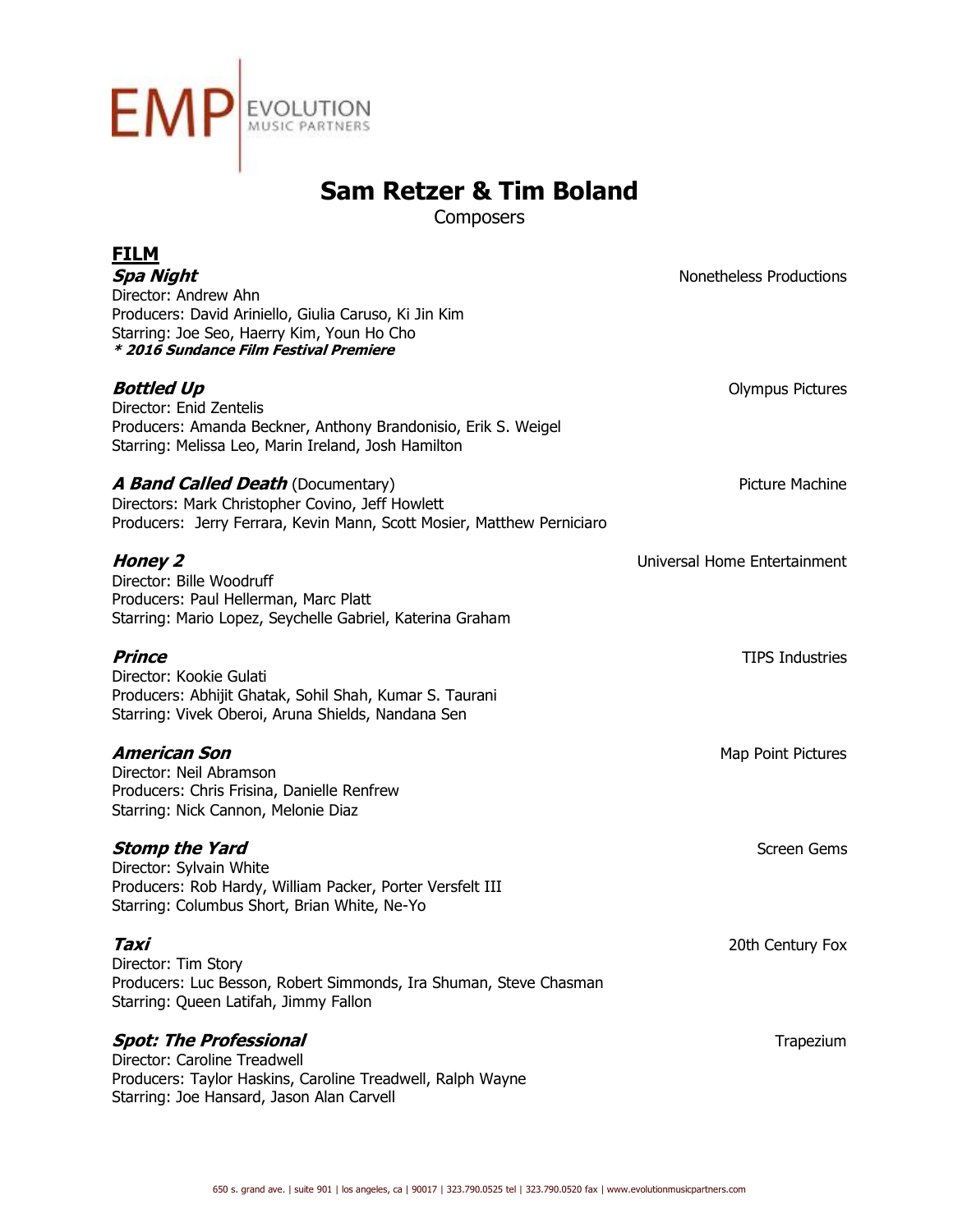

| FILM (cont.)<br><b>The Guest House</b><br>Director: Steven Roy<br>Producers: Steven Roy, Bobby Salomon<br>Starring: Kristen Kerr, Steven Roy, Christopher Bello                                              | Independent                               |
|--------------------------------------------------------------------------------------------------------------------------------------------------------------------------------------------------------------|-------------------------------------------|
| <u>TELEVISION</u><br>$2$ Some $*$<br>Director: Kris Isacsson<br>Producers: Rachel Thoe-Schechter, John Owen, Caroline Isacsson<br>Starring: Joey Slotnick, Quincy Dunn-Baker, Ed Herbstman                   | Process Media                             |
| <b>P. King Duckling *</b> (12 Episodes)<br>Creator: Josh Selig<br>Starring: Benjie Randall, Courtney Shaw, Marc Thompson                                                                                     | Little Airplane Productions/Disney Junior |
| <b>Mad</b> (Episodes)<br>Producers: Mark Marek, Sam Register, Kevin Shinick<br>Starring: Rachel Duguay, Kevin Shinick, Hugh Davidson                                                                         | Cartoon Network                           |
| <b>The Parking Lot Movie</b> (Documentary)<br>Director: Meghan Eckman                                                                                                                                        | <b>Redhouse Productions</b>               |
| <b>Fair Game?</b> (Documentary)<br>Director: Mario Van Peebles<br>Producers: Mario Van Peebles, Karen Williams<br>Starring: Mario Van Peebles, Barack Obama, Ronald B. Mincy                                 | The Twenty-First Century Foundation       |
| <i>Mario's Green House</i> (Episodes, Additional Music)<br>Producers: Mario Van Peebles, Suzanne Myers, Tobie Haggerty<br>Starring: Chittra Sukhu, Makaylo Van Peebles, Mandela Van Peebles                  | Hour One                                  |
| <b>The Beat</b> (Episodes)<br>Producers: Barry Levinson, Tom Fontana, Jim Finnerty<br>Starring: Celeste Holm, David Zayas, Lee Tergesen                                                                      | <b>UPN</b>                                |
| <b>SOUNDTRACK CONTRIBUTIONS FOR FILM</b><br>I'll Always Know What You Did Last Summer<br>Director: Sylvain White<br>Producers: Neal Moritz, Erik Feig, Stokely Chaffin<br>Starring: KC Clyde, Torrey DeVitto | Columbia Pictures                         |
| Garfield<br>Director: Peter Hewitt<br>Producers: Neil A. Machlis, John David, Brian D. Manis<br>Starring: Bill Murray, Jennifer Love Hewitt, Debra Messing                                                   | 20th Century Fox                          |